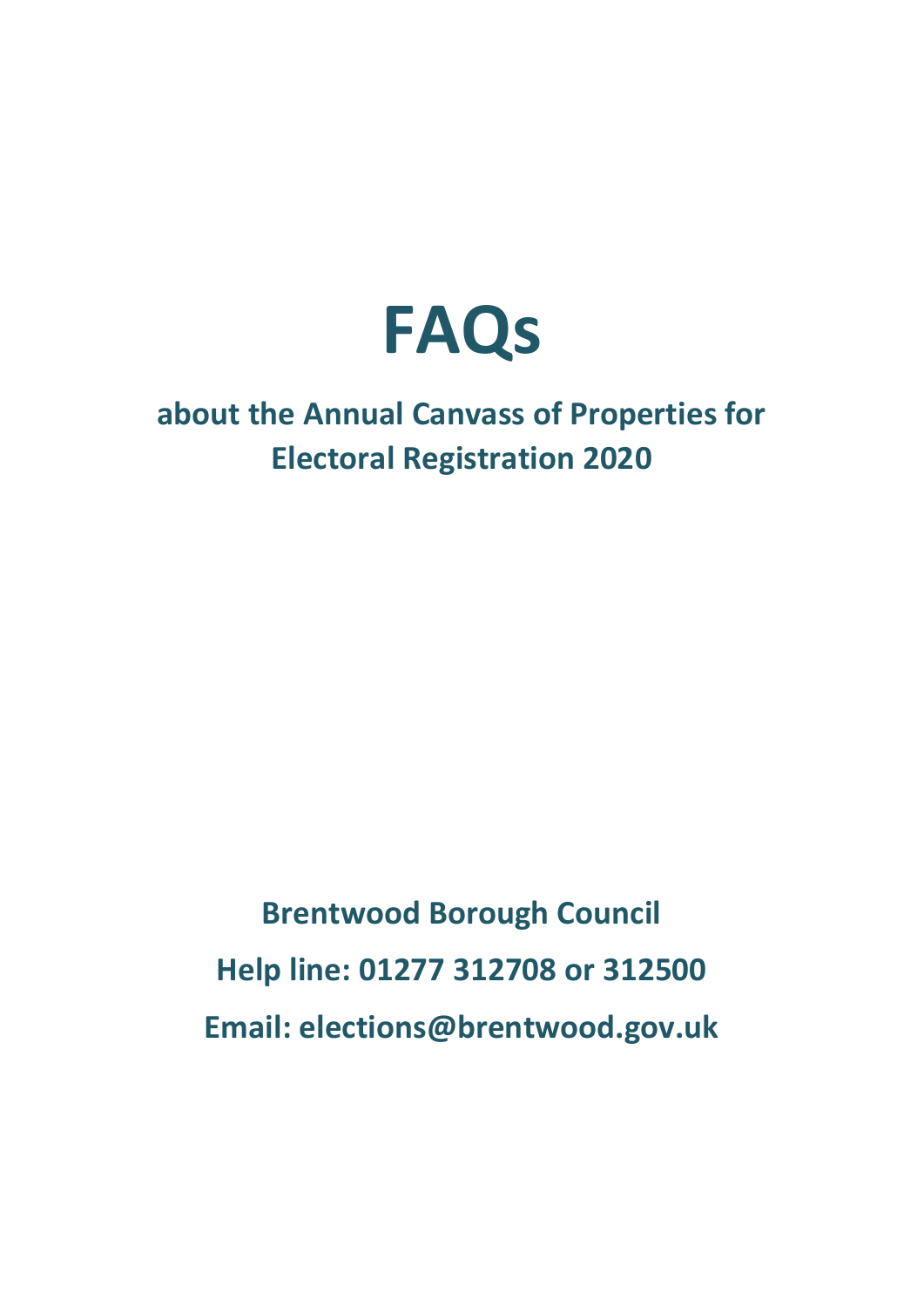# **The annual canvass**

You can vote in elections and referendums only if your name appears in the Register of Electors.

A revised Register of Electors is published at the beginning of December each year, based on information relating to those persons eligible to be registered and currently resident at properties in the Borough. The register is the basis of our democracy, so an accurate register is very important.

The information is gathered through the 'Annual Canvass of Properties'. Canvass communications will be delivered to every residential property in the Borough during August to confirm the details. Householders will be able to respond by a variety of methods, including online, by freephone, SMS, or completing and returning a Household Enquiry Form.

# **Some Frequently Asked Questions about the annual canvass**

### *I've already registered. Will I still get an annual canvass communication?*

You will be contacted every year to find out if there have been any changes to who is living at your address. If there are changes, you must provide the information requested. The purpose of the canvass communication is to confirm who lives at your address. This means we can invite other residents, including any 16- and 17-year-olds, to register to vote if we need to.

### *Why do you still need to send a canvass communication every year?*

In order to know who is eligible to register to vote, including any 16- or 17-year-olds, we need to know who lives at your address. The canvass communication is designed to collect this information. The information you provide will allow us to send a separate individual registration form to all the people in your household who are eligible and need to register. It will also help us to make sure that anyone who is no longer at the property is removed from the register.

#### *Do I have to respond to a canvass communication?*

The Government has introduced changes to the canvass in 2020 which has allowed some details to be confirmed automatically. This means some households may not need to complete a form.

If you have been sent a canvass letter confirming the names of people already living at your address, you must respond if any information is wrong, or if there are people eligible to register to vote who have not been included. The letter will tell you the circumstances in which you do not need to reply.

However, if you have been sent a canvass communication which says you must respond, you are required to do so by law, and must provide the information requested on the form, even if there are no changes.

There is a criminal penalty for failing to provide the information required by the canvass form to the Electoral Registration Officer of a maximum of £1,000. The penalty for providing false information to an Electoral Registration Officer is imprisonment of up to 51 weeks, or (on summary conviction) an unlimited fine.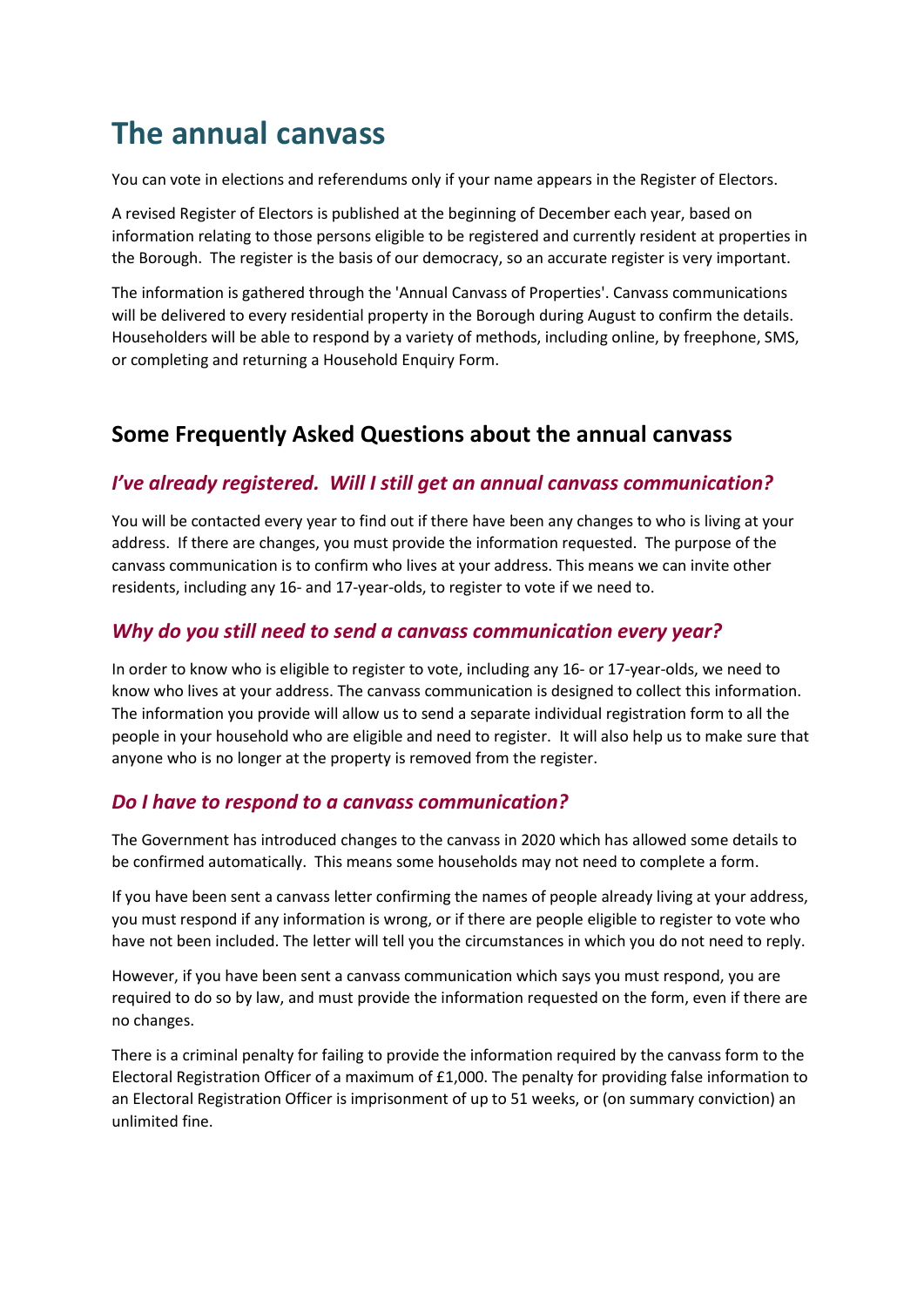# *How do I complete the information requested on the canvass communication?*

The quickest and easiest way to provide the information or confirm that there are no changes is to use the online reply service. Go t[o www.householdresponse.com/brentwood](http://www.householdresponse.com/brentwood) and enter the two parts of your unique security code when prompted.

Completing the information only takes a few minutes. You need to include the name and nationality of everyone aged 16 or over who is resident and eligible to register to vote. You can also say if anyone listed no longer lives at the property, or if there are no eligible residents.

#### *Do I put down everyone who lives here?*

You need to include the name and nationality of everyone aged 16 or over who is resident and eligible to register to vote. If there are no eligible residents, you should state why this is the case.

#### **Be sure to include:**

• All British, Irish Republic and qualifying Commonwealth citizens who are resident. (Qualifying Commonwealth citizens are those persons who have leave to enter or remain in the UK, or who do not require such leave.)

- All citizens of Member States of the European Union who are resident at the property.
- All 16- and 17-year olds. (They will eligible to vote when they become 18, but not before.)

• All persons who normally live at your address but are temporarily away - e.g. on holiday, as students, in hospital.

- Anyone who is away working, unless their absence will total more than six months.
- Any other residents, lodgers and guests (but not short stay visitors).

#### **Who not to include:**

- Anyone not resident at your address.
- Foreign nationals except for European Union and qualifying Commonwealth citizens.
- People who are 15 or under.

# *I have a son / daughter away at university. Should they be included on the form?*

Students temporarily living away from home are entitled to be included on the register for their temporary university address and their permanent family home address. They are allowed to vote from both addresses for local elections but are not allowed to vote twice in the same election.

# *There are people listed on the canvass communication that don't live here. What do I do?*

If anyone listed on the form is not living at your address, you should provide the information via the online reply service. Go to [www.householdresponse.com/brentwood](http://www.householdresponse.com/brentwood) and enter the two parts of your unique security code when prompted.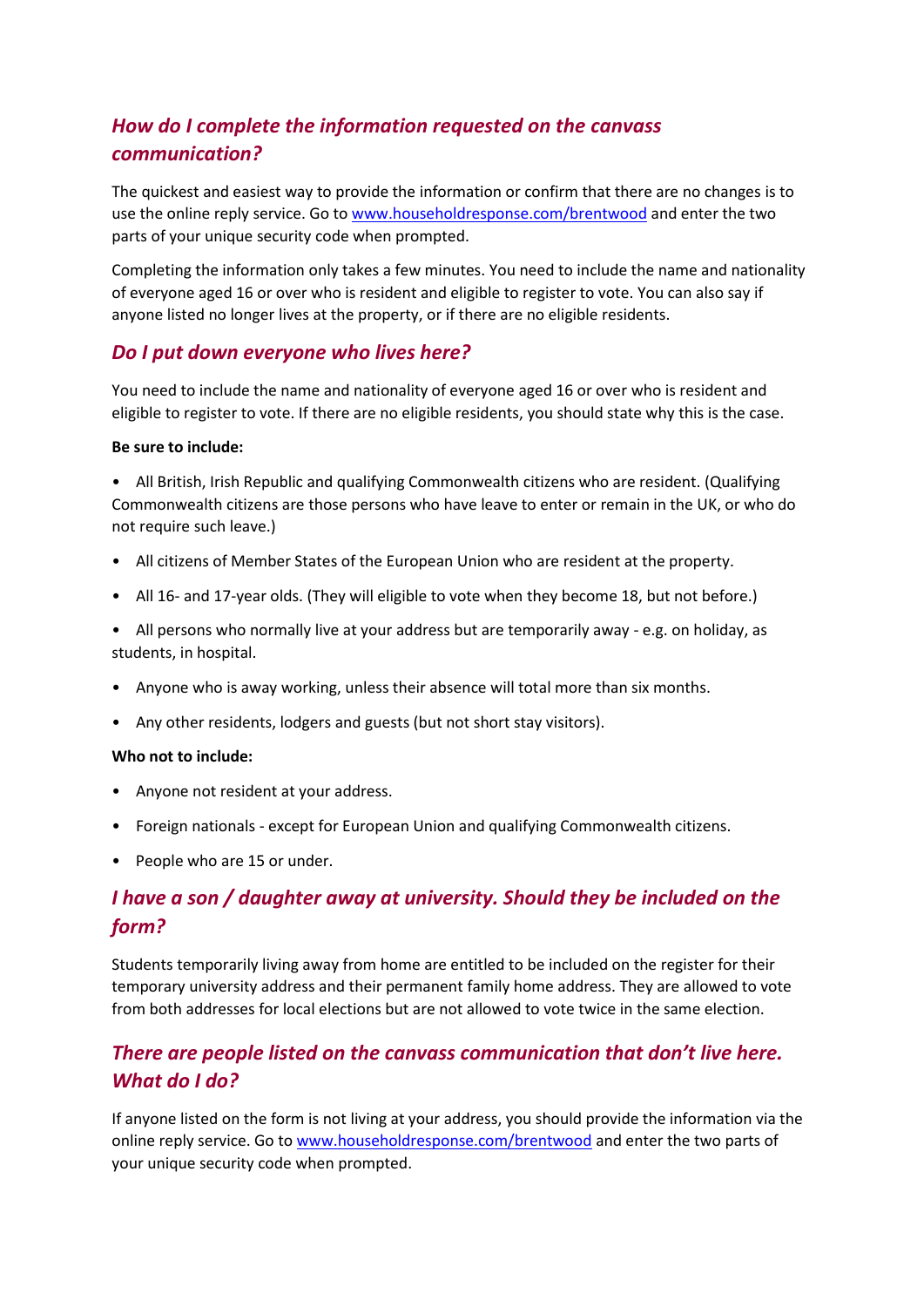### *Nobody is entitled to register to vote, so what do I do?*

You still need to respond to the canvass communication if the property is empty, a second home, used only for business purposes or no-one is eligible to vote. The person in charge of the property should respond via the online reply service at [www.householdresponse.com/brentwood.](http://www.householdresponse.com/brentwood)

#### *We are due to move soon. What should we do?*

You should respond to the canvass communication by the deadline, stating the current situation. Once you have moved, please go online to register to vote at your new address. The government site is [www.gov.uk/register-to-vote](http://www.gov.uk/register-to-vote) - you should enter your previous address when prompted. We will receive confirmation that you have registered at your new address and we will remove your details from our register.

# *I received a canvass communication, but some of my information needs changing. How can I update it?*

You can tell us about any alterations as part of the online reply service. For instance, if your nationality has changed, you are now 76 or over, you have had a name change or want to opt out of the 'open register', you can provide the information online. We will then make the change or contact you if we require further information. Please make sure you provide a contact telephone number or email address to ensure that we can get in touch with you.

# *I need to respond. How can I confirm that there are no changes to make to the information?*

The quickest and easiest way to confirm that there are no changes is to use the online reply service. Go to [www.householdresponse.com/brentwood](http://www.householdresponse.com/brentwood) and enter the two parts of your unique security code when prompted.

Alternatively, you can use the freephone service by calling 0800 197 9871 and enter the security codes when prompted.

If you prefer to use SMS, text NOCHANGE followed by your security codes to 80212.

#### *I haven't got access to the internet. How can I respond?*

The online reply service is the most efficient method of responding but we recognise that not everyone has access to the internet. If you cannot respond via one of the methods listed, you can make the alterations on the canvass communication and return it by post to Electoral Services at the Town Hall. Please make sure that any alterations are clear and that you sign the form and provide a contact telephone number or email address in case of any queries.

#### *What will happen after I complete the canvass communication?*

Any new names provided in the response will allow us to send a separate individual registration form to those in your household who are not yet registered. Or if names are deleted, it will allow us to start the process to remove anyone who no longer lives in the property.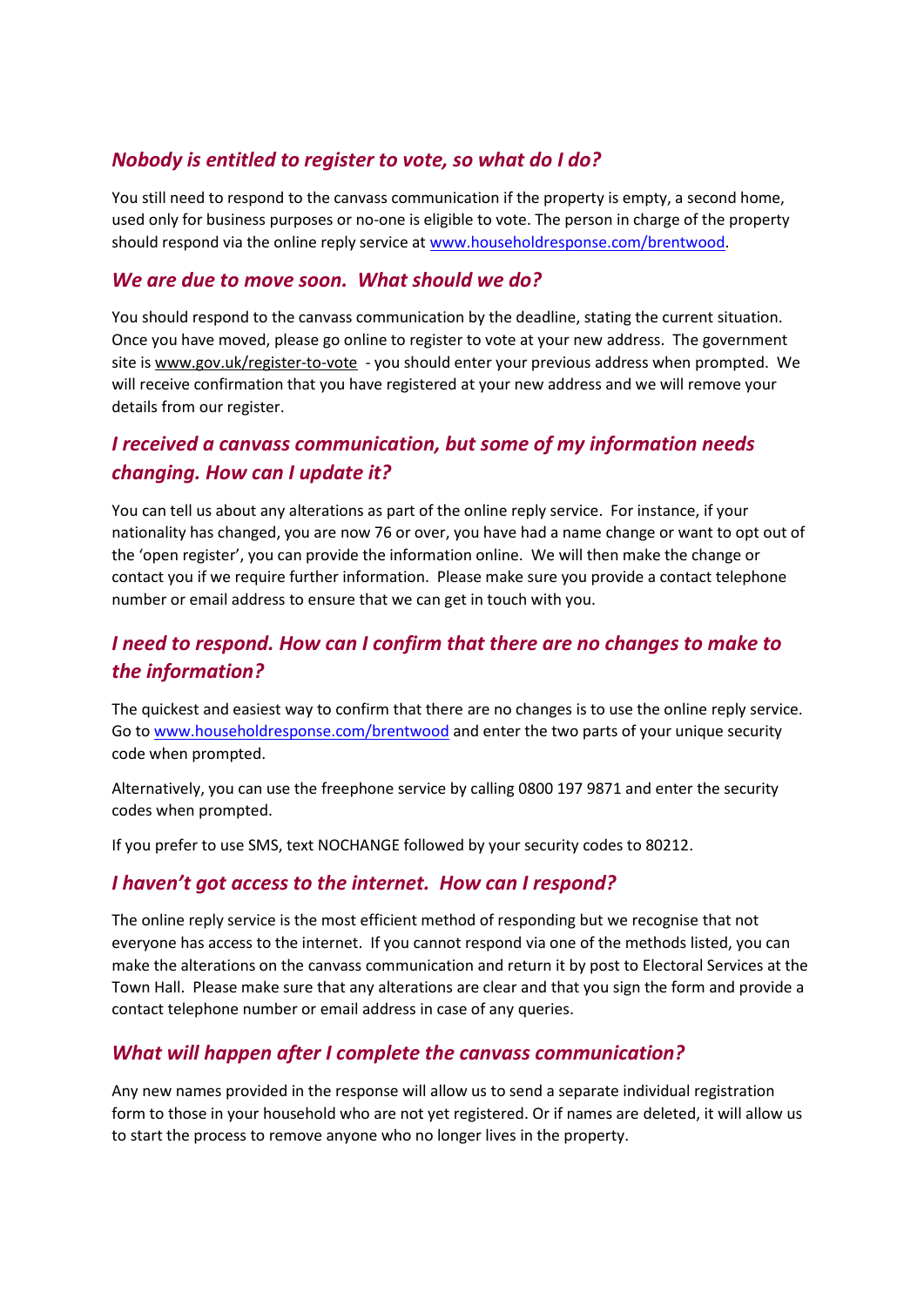# *Do I need to include my email address and phone number?*

You are invited to provide your email address and phone number as part of your response, but you do not have to. We will use this information only in connection with your registration, and it helps us to contact you if there is a problem.

# *I have already applied to register. Do I need to respond to the canvass communication I've received too?*

Yes. The canvass communication is not a registration form, but instead provides us with information on who lives in your household. This means we can invite other residents, including any 16- or 17 year-olds to register to vote if we need to.

# *I have already responded to a canvass communication. Do I need to return the individual electoral registration form I've received too?*

Yes, you should complete and return the registration form or register online a[t www.gov.uk/register](http://www.gov.uk/register-to-vote)[to-vote.](http://www.gov.uk/register-to-vote) The canvass communication is not a registration form, but instead provides us with information on who lives in your household. The Individual Electoral Registration Form asks for additional information so that we can process your voter application.

#### *I never vote in elections. Do I need to return the form?*

You should respond to the information required even if you do not intend to vote. The information published in the register also gets used for credit reference purposes so next time you try to buy a mobile phone or other item, a credit check could prove difficult.

# *How can I get help with responding to the canvass communication or completing a Household Enquiry Form?*

You can contact Electoral Services at Brentwood Borough Council for further help and advice about your registration.

As we are currently working remotely, please email your name, address and query to [elections@brentwood.gov.uk](mailto:elections@brentwood.gov.uk) and one of the team will get back to you. Alternatively, you can telephone the helpline on 01277 312708. If we are unable to take your call immediately, please leave your details on the answerphone and someone will call you back.

You can find more information about voter registration online at [www.brentwood.gov.uk](http://www.brentwood.gov.uk/) and on the Electoral Commission website a[t www.electoralcommission.org.uk](http://www.electoralcommission.org.uk/)

If you are not currently registered for voting purposes, you can register online at [www.gov.uk/register-to-vote](http://www.gov.uk/register-to-vote)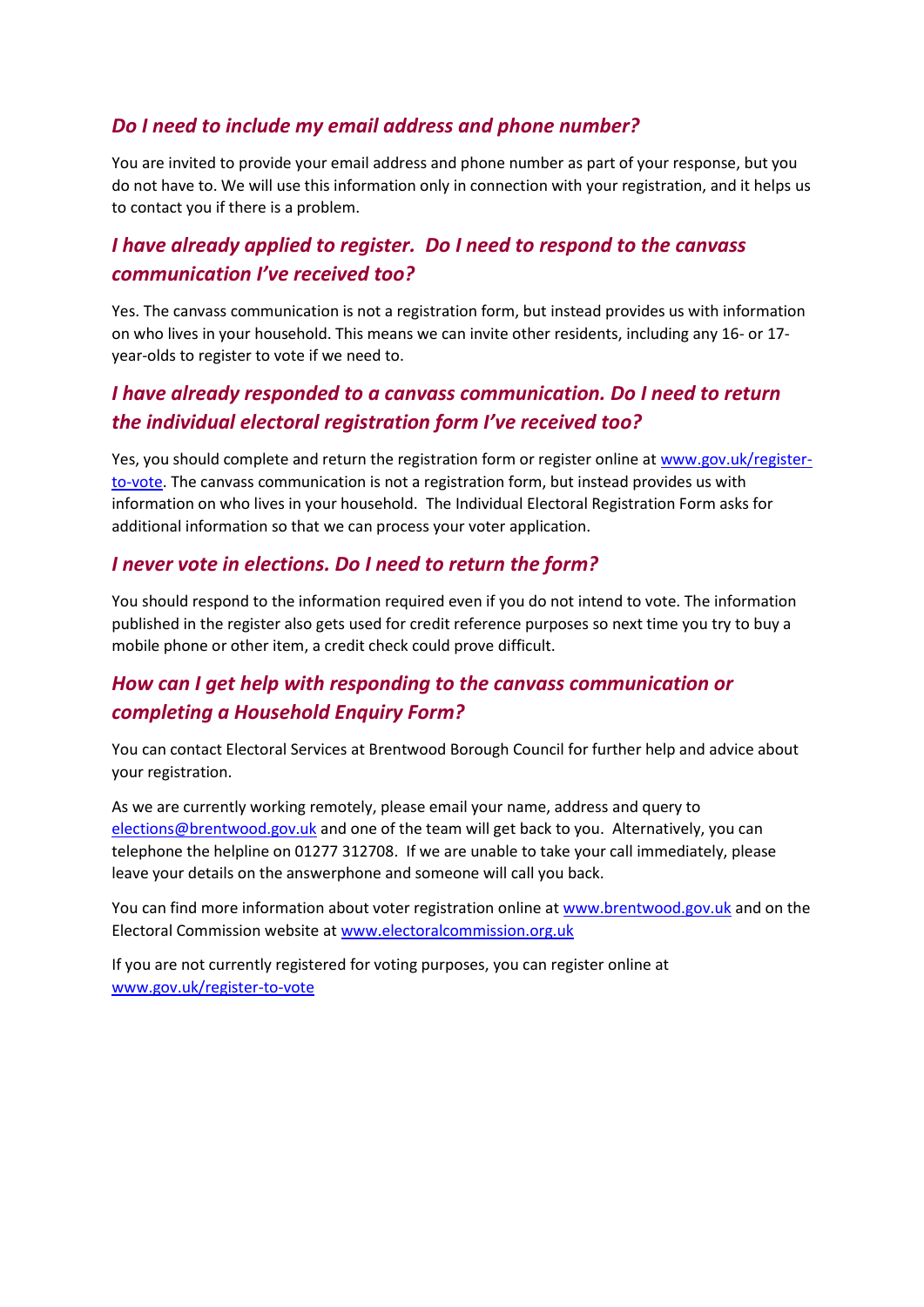# **Security and privacy**

# Will my details be shared with other organisations?

Using information received from the public, electoral registration officers keep two registers – the electoral register and the open register (also known as the edited register).

The electoral register lists the names and addresses of everyone who is registered to vote in public elections. The register is used for electoral purposes, such as making sure only eligible people can vote. It is also used for other limited purposes specified in law, such as detecting crime (e.g. fraud), calling people for jury service and checking credit applications.

The open register is an extract of the electoral register, but is not used for elections. It can be bought by any person, company or organisation. For example, it is used by businesses and charities to confirm name and address details.

Your name and address will be included in the open register unless you ask for them to be removed. Removing your details from the open register does not affect your right to vote. You can change your opt-out preference at any time by making a request with your full name, address and an indication of whether you wish to be included in or omitted from the edited register. You can do this in writing by post or email to elections@brentwood.gov.uk or over the phone by calling 01277 312708.We will write to you to confirm any change.

The electoral registration officer will process your personal information in accordance with current data protection legislation. You can access the privacy statement via the website [www.brentwood.gov.uk](http://www.brentwood.gov.uk/)

#### Is the data I enter online secure?

The online registration service and the data you provide is secure. It has been independently accredited, tested for security and developed to meet best practice guidelines for data security.

#### Why do you want my National Insurance number?

Under the individual electoral registration system, people need to provide a few more details about themselves to register – these are date of birth and National Insurance number*.* These details are checked against government records to verify the person's identity. This is intended to make the system more secure.

#### Why do you want my date of birth?

Under the individual electoral registration system people need to provide a few more details about themselves to register – these are date of birth and National Insurance number*.* These details are checked against government records to verify the person's identity. This is intended to make the system more secure.